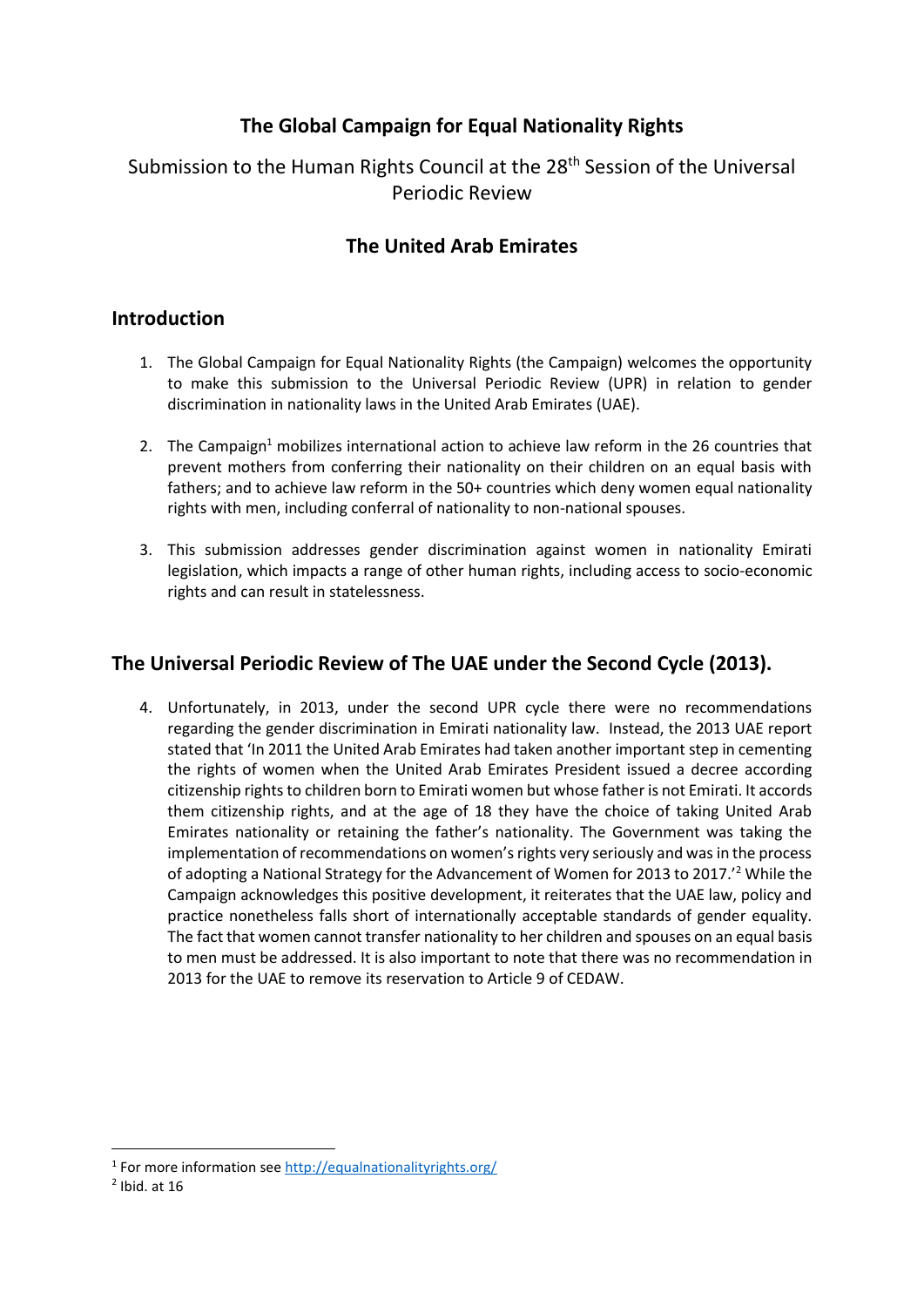## **Relevant international and national law**

- 5. The UAE has not ratified the International Covenant on Civil and Political Rights (ICCPR) or the International Covenant on Economic, Social and Cultural Rights (ICESCR). However, the UAE, as a Member of the United Nations is obligated by the Charter of the United Nations to promote "universal respect for, and observance of, human rights and fundamental freedoms for all without distinction as to race, sex, language, or religion".<sup>3</sup> The human rights and fundamental freedoms referred to in Article 55 (c) of the UN Charter are specified in the Universal Declaration of Human Rights (UDHR), and many are also recognised as principles of customary international law and are therefore universally applicable. Article 15 of the UDHR states that *"everyone has the right to a nationality*" and "*no one shall be arbitrarily deprived of his nationality nor denied the right to change his nationality*".
- 6. Article 7 of the Convention of the Rights of the Child (CRC), which the UAE is a State party to, states that: '*'(1) The child shall be registered immediately after birth and shall have the right from birth to a name, the right to acquire a nationality and as far as possible, the right to know and be cared for by his or her parent. (2) States Parties shall ensure the implementation of these rights in accordance with their national law and their obligations under the relevant international instruments in this field, in particular where the child would otherwise be stateless*.' Article 24 of the Arab Charter on Human Rights states that "*No citizen shall be arbitrarily deprived of his original nationality, nor shall his right to acquire another nationality be denied without a legally valid reason."* The UAE therefore has strong international treaty obligations to ensure that all children born on its territory, regardless of their ethnicity or status or that of their parents or guardians, will acquire Emirati nationality if they would otherwise be stateless.
- 7. The Convention on the Elimination of All Forms of Discrimination against Women (CEDAW) states in Article 9 that: (**2) States Parties shall grant women equal rights with men with respect to the nationality of their children**. The UAE has been a State party to CEDAW since 2004. However, it has in place a reservation to Article 9. <sup>4</sup>As stated by the CEDAW, Article 9 among othersis *"central to the object and purpose of the Convention and that the reservations impact negatively on the enjoyment by women of their rights."*<sup>5</sup> Therefore, the maintenance of nationality laws which discriminate on the basis of gender are themselves in conflict with the object and purpose of the CEDAW and with the general obligation of all state parties to *"agree to pursue by all appropriate means and without delay a policy of eliminating*  discrimination against women.<sup>16</sup> Furthermore, in its recent General Comment No. 32 on the gender-related dimensions of refugee status, asylum, nationality and statelessness of women, the CEDAW Committee confirmed that Article 9 extends an obligation to ensure equality between men and women in the ability to confer their nationality to their spouse.

1

<sup>&</sup>lt;sup>3</sup> Article 55 (c) of the Charter of the United Nations. According to Article 56 of the Charter, It is the obligation of all member states of the UN to take "joint and separate action in co-operation with the Organization for the achievement of the purposes set forth in Article 55"

<sup>4</sup> A/HRC/WG.6/15/ARE/2

<sup>&</sup>lt;sup>5</sup> The CEDAW Committee has noted this on a number of occasions and in Concluding Recommendations for State Parties under review, including in CEDAW/C/ARE/CO/1, para 16.

<sup>&</sup>lt;sup>6</sup> Report of the Committee on the Elimination of Discrimination against Women (Eighteenth and nineteenth sessions), A/53/38/Rev.1, page 47.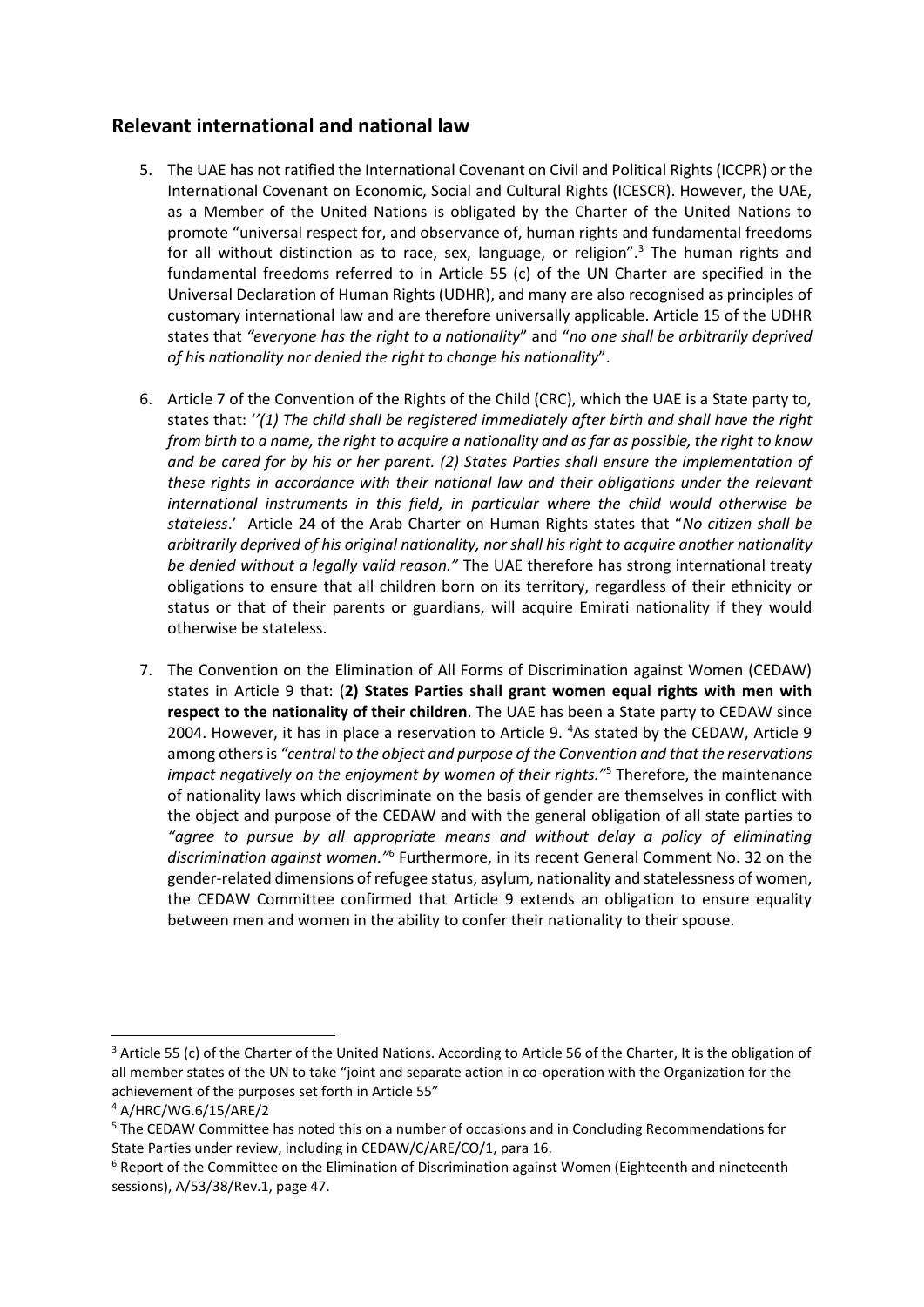#### **Gender discrimination in nationality law**

8. Article 2 of the United Arab Emirates: Federal Law No. 17 for 1972 Concerning Nationality states that a citizen is:

*B. Anyone born in the country or abroad to a father who is a citizen by law. C. Anyone born in the country or abroad to a mother who is a citizen by law, whose fatherhood is not substantiated. D. Anyone born in the country or abroad to a mother who is a citizen by law, whose father is unknown or without nationality.*

- 9. Furthermore, a decree issued November 2011 by the President, Sheikh Khalifa, gives children of Emirati women married to non-Emiratis the opportunity to apply for citizenship when they reach the age of 18. When this was announced it resulted in the acquisition of Emirati nationality by 1,117 children born to Emirati women married to foreigners.<sup>7</sup> This is not sufficient under international human rights law, as discrimination against women still exists and this situation is not always compatible with the best interest of the child.
- 10. The law is therefore based on paternal *jus sanguinis*, which means that nationality is transferred through an Emirati male, although some exceptions exist for females. Even with this decree, women cannot transmit their nationality to their children on an equal basis to men. Furthermore, a mother's transmission of nationality according to this decree is neither automatic nor non-discretionary, as required under international standards.<sup>8</sup>
- 11. The UAE is thus, one of 26 countries around the world that continues to discriminate against women in their ability to confer their nationality to their children on an equal basis with men. Given that gender discrimination in nationality laws has no basis under international human rights law, that it is easily remedied through law reform and that it continues to have significant detrimental human rights impacts including statelessness, the international community has come together to address this phenomenon under the banner of the Global Campaign for Equal Nationality Rights.<sup>9</sup> Furthermore, UNHCR's Global Campaign to end statelessness prioritises the removal of gender discrimination from nationality laws through its Action Point 3.7.<sup>10</sup>
- 12. As Emirati nationality law does not have a provision that would entitle a child born on its territory a nationality if it would otherwise be born stateless, the discriminatory nature of

 $\overline{a}$ 

 $7$  UN High Commissioner for Refugees (UNHCR), Submission by the United Nations High Commissioner for Refugees For the Office of the High Commissioner for Human Rights' Compilation Report - Universal Periodic Review: United Arab Emirates, June 2012, available at: http://www.refworld.org/docid/4ffd31262.htm 8 See UN High Commissioner for Refugees (UNHCR), *Good Practices Paper - Action 3: Removing Gender Discrimination from Nationality Laws*, 6 March 2015, available at:

http://www.refworld.org/docid/54f8377d4.html

<sup>9</sup> The Global Campaign for Equal Nationality Rights (the Global Campaign) is a coalition of international and national organisations that promotes gender equality in nationality laws, so that women and men can confer, acquire, change and retain their nationality on an equal basis. The Campaign has a Steering Committee comprising Equality Now, Equal Rights Trust, the Institute on Statelessness and Inclusion, UNHCR and Women's Refugee Commission. The Campaign was launched in June 2014 at a Side Event at the 26th Session of the Human Rights Council in Geneva, and has conducted numerous international advocacy activities to encourage states that still maintain gender discriminatory nationality laws to reform their laws and bring them into compliance with international human rights standards.3

<sup>10</sup> See UN High Commissioner for Refugees (UNHCR), *Global Action Plan to End Statelessness*, 4 November 2014, available at:<http://www.refworld.org/docid/545b47d64.html>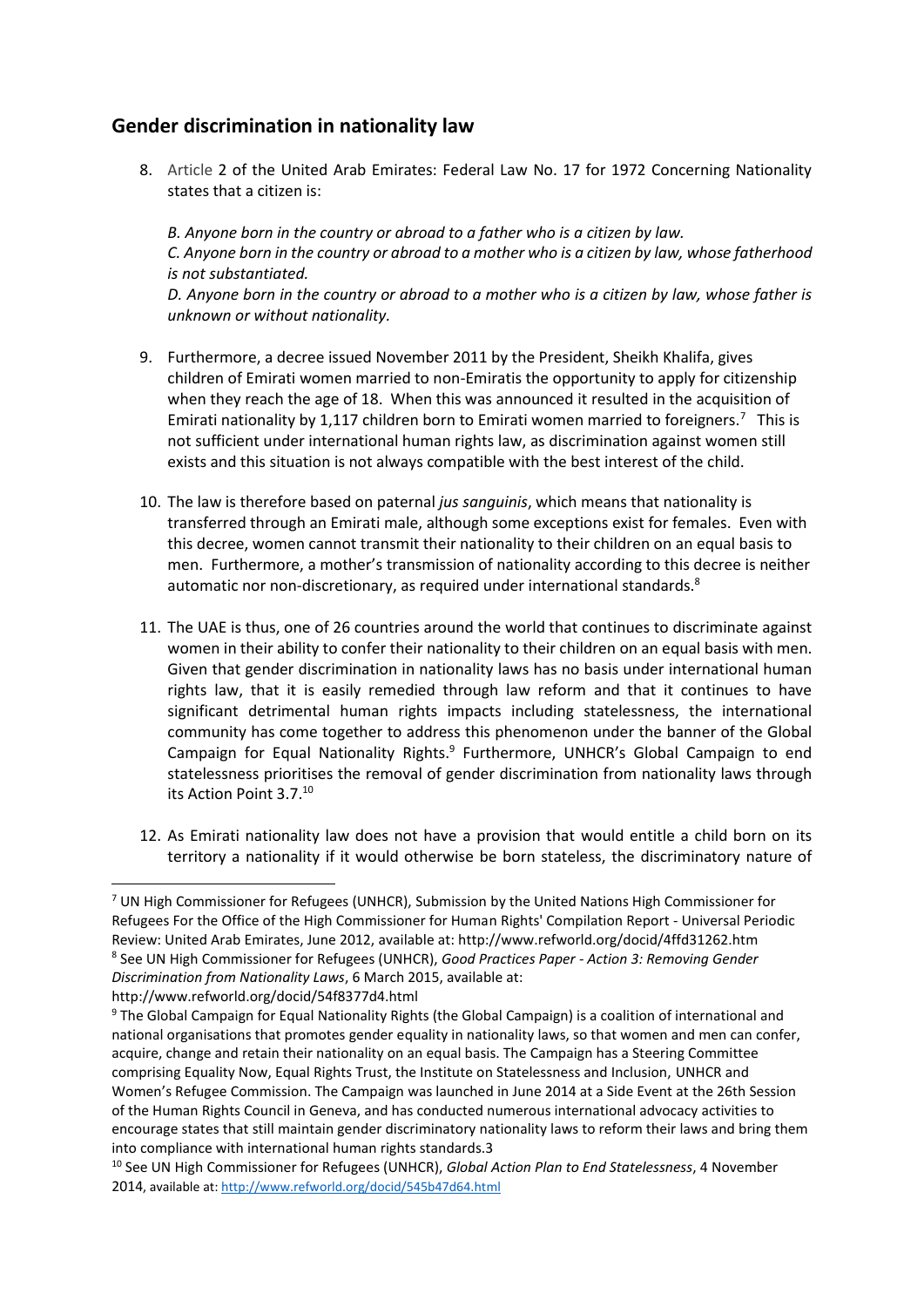Emirati nationality law also puts children at heightened risk of statelessness. When a child cannot obtain the nationality of the father, they are at heightened risk of becoming stateless.<sup>11</sup> With a substantial number of stateless individuals in the country, this is a particular problem as if the father is stateless, the child will then become stateless regardless of the status of the mother. In order to transfer nationality to their children, unless the father is stateless, women have to actively demonstrate that the father is unknown or that fatherhood was not substantiated, which can be very difficult to do, especially in a culture where having children outside of wedlock is often not accepted and may lead to stigmatisation, further exacerbating the risk that their children will remain stateless. Therefore, even though the child in theory would be able to claim nationality at 18, s/he would have gone through a stateless childhood.

- 13. The Nationality Law also discriminates on the basis of gender with regard to the conferral of nationality on non-national spouses. Article 3 of the Nationality Law enshrines the right of Emirati men to confer nationality on foreign spouses, a right that is denied Emirati women.<sup>12</sup> Women's inability to equally confer nationality on spouses also further entrenches traditional stereotypes regarding the primacy of the male spouse's legal identity. Affected families have suffered through lack of access to social services and equal economic opportunities.
- 14. Despite the creation of the National Strategy for the Advancement of Women in the UAE, there has been no attempt to remove existing discrimination against women in nationality laws. Parliament has not discussed it since and there has been limited media coverage on the issue. While the authorities appear to consider this issue as resolved, in reality, this remains an important human rights and gender equality challenge.

#### **Human rights consequences**

**.** 

15. Being denied the right to acquire a nationality at birth due to gender discrimination results in egregious violations of human rights law, including the right to a nationality, nondiscrimination, equality before the law and due process. Additionally, the lack of citizenship or statelessness can lead to other significant violations of human rights. Being stateless in the UAE may result in the inability to access various employment opportunities, or, in violation of Article 7 of the CRC, to register a new-born baby. The children and spouses of Emirati women who are denied nationality due to gender discrimination in the law may not be able to own property, have access to health and social services and they may have difficulties with regard to access to education at schools and universities. Being stateless in the UAE may mean that an individual is denied their freedom of movement, but may also lead to deportation, despite there being no country of nationality to remove such persons to.

 $12$  Article 3 As amended by Federal Law No. 10/1975 dated 15/11/1975:

Marriage of foreign woman to a citizen shall not result to her acquisition of the nationality of her husband unless by declaration made to the Ministry of Interior of her will and should the wedlock continues three years from the date of declaration. It is also conditioned upon renunciation of her original nationality. If the woman is married to a citizen before the date of implementation of this Law, and if wedlock is still existing or if her husband deceased leaving children from him, and if she is bearing the passport of any Emirate or she is mentioned in the passport of her husband, she shall be entitled to citizenship by affiliation provided that she renounces her original nationality. In all instances, the husband shall not affiliate to his wife's nationality.

<sup>11</sup> For more information see UNHCR, Background Note on Gender Equality, Nationality Laws and Statelessness 2016, 8 March 2016, available at[: http://www.refworld.org/docid/56de83ca4.html](http://www.refworld.org/docid/56de83ca4.html)